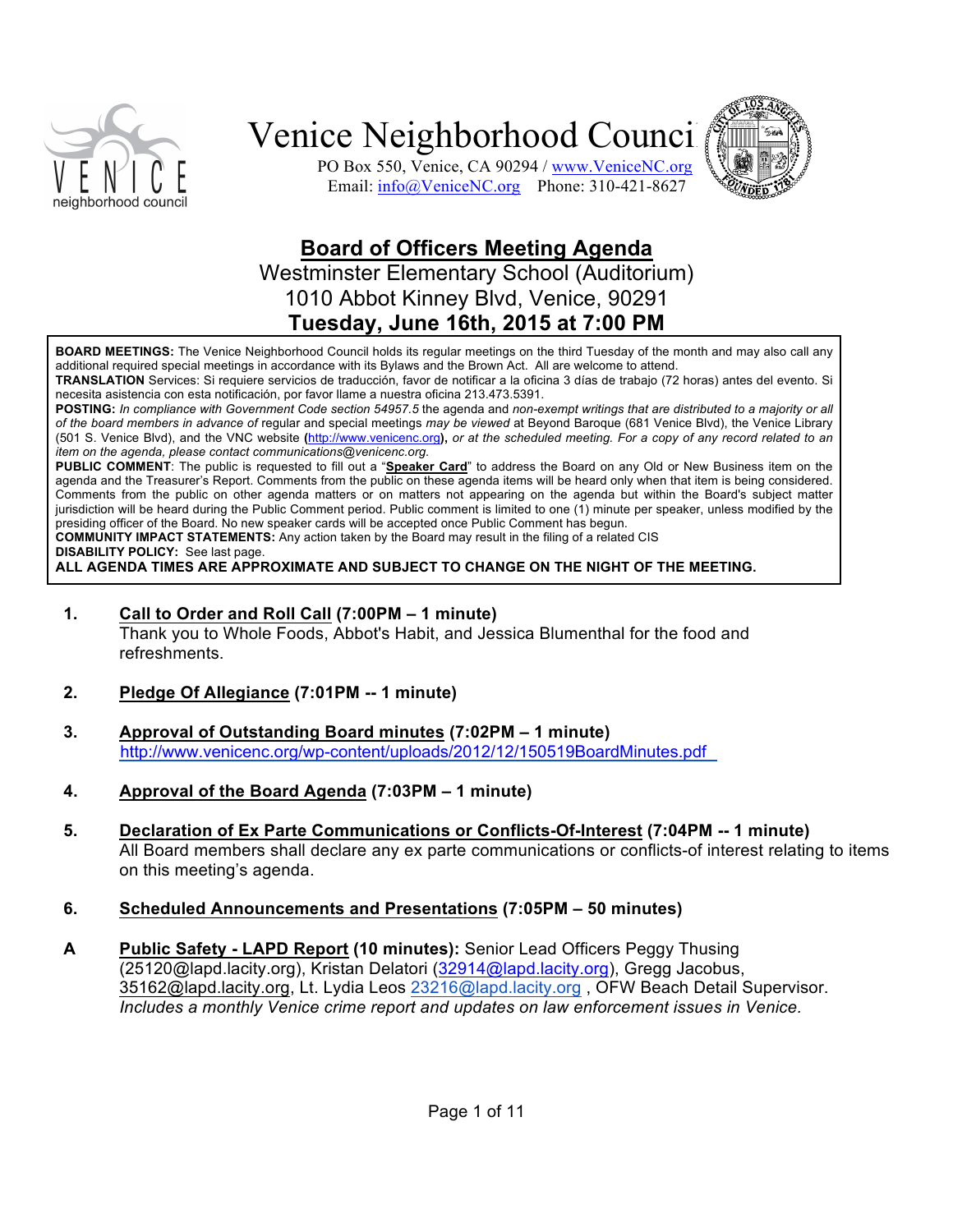

PO Box 550, Venice, CA 90294 / www.VeniceNC.org Email: info@VeniceNC.org Phone: 310-421-8627



- **B Government Reports (15 minutes)** (Representatives have standing place on the agenda, but are not always available to attend)
	- City Councilmember Mike Bonin, Jesus "Chuy" D. Orozco, Field Deputy,  $jesus.d.$ orozco@lacity.org (310-568-8772)
	- Congressman Ted Lieu, Representative Janet Turner 310-496-9896 janet.turner@mail.house.gov
	- State Senator Ben Allen, Representative Sam Liu 310-318-6994, samuelliu@sen.ca.gov
	- State Assemblyperson Autumn Burke, Rep Odysseus Bostick 310.412.6400 odysseus.bostick@asm.ca.gov
	- LA County Supervisor Sheila Kuehl
	- Mayor Eric Garcetti, Westside Deputy, Daniel Tamm, (Daniel.Tamm@Lacity.org) 213-978-0836
	- Ejiah Cooper Oakwood Rec Park Director

### **C&&&&& VNC&Announcements (5&Minutes)**

- President Mike Newhouse (President@VeniceNC.org) Presentation of Certificate to Cecilia Castillo in recognition of service to Venice Community
- Vice President Marc Saltzberg (VicePresident@VeniceNC.org)
- Secretary Kristopher Valentine (secretary@veniceNC.org) *Review of Agenda requests to provide transparency, fairness, and clarity to stakeholders and the Board:* 
	- 1) Agenda requests are required to be submitted on the Tuesday before Ad Com meets by 7:00PM.
	- 2) All agenda requests must be submitted via the board website (link) with the title, motion, and contact information  $of$  the maker of the motion.
	- 3) Any motions submitted by committee shall include the date the motion was passed by the committee and the vote *count.*
	- 4) Agenda requests must include any exhibits or links to exhibits at the time of submission.
	- 5) Items submitted after the deadline will be placed on the following month's Ad Com agenda or referred to an *appropriate#Committee.*
	- 6) The only exceptions (up to 48 extra hours) to the deadline are:
		- *a. Time:sensitive#or#urgent#business*
		- *b. Financial#matters*
		- *c. LUPC project motions with upcoming government hearings which affect a specific stakeholder or applicant.*
	- *7*) The President has the right to overrule the guidelines as they see fit on a case by case basis.
- Westside Regional Alliance of Councils- Mike Newhouse, WRAC President, Marc Saltzberg, VNC Representatives. (Chair@westsidecouncils.org),
- Los Angeles Neighborhood Council Coalition (LANCC) Ivan Spiegel (Parliamentarian@VeniceNC.org)
- VNC Barbeque: Ivan Spiegel (Parliamentarian@VeniceNC.org)
- VNC Representative to DWP: Dede Audet
- Venice Chamber Of Commerce: Catherine Chevalier, President VCC (Catherine@notmaurice.com)
- **D CIP Application Rankings (5 minutes)** Marc Saltzberg on behalf of the Neighborhood Committee (VicePresident@venicenc.org)

The Neighborhood Committee will announce its ranking of the Community Improvement Projects (CIP) applications for the 2015-2016 Fiscal Year.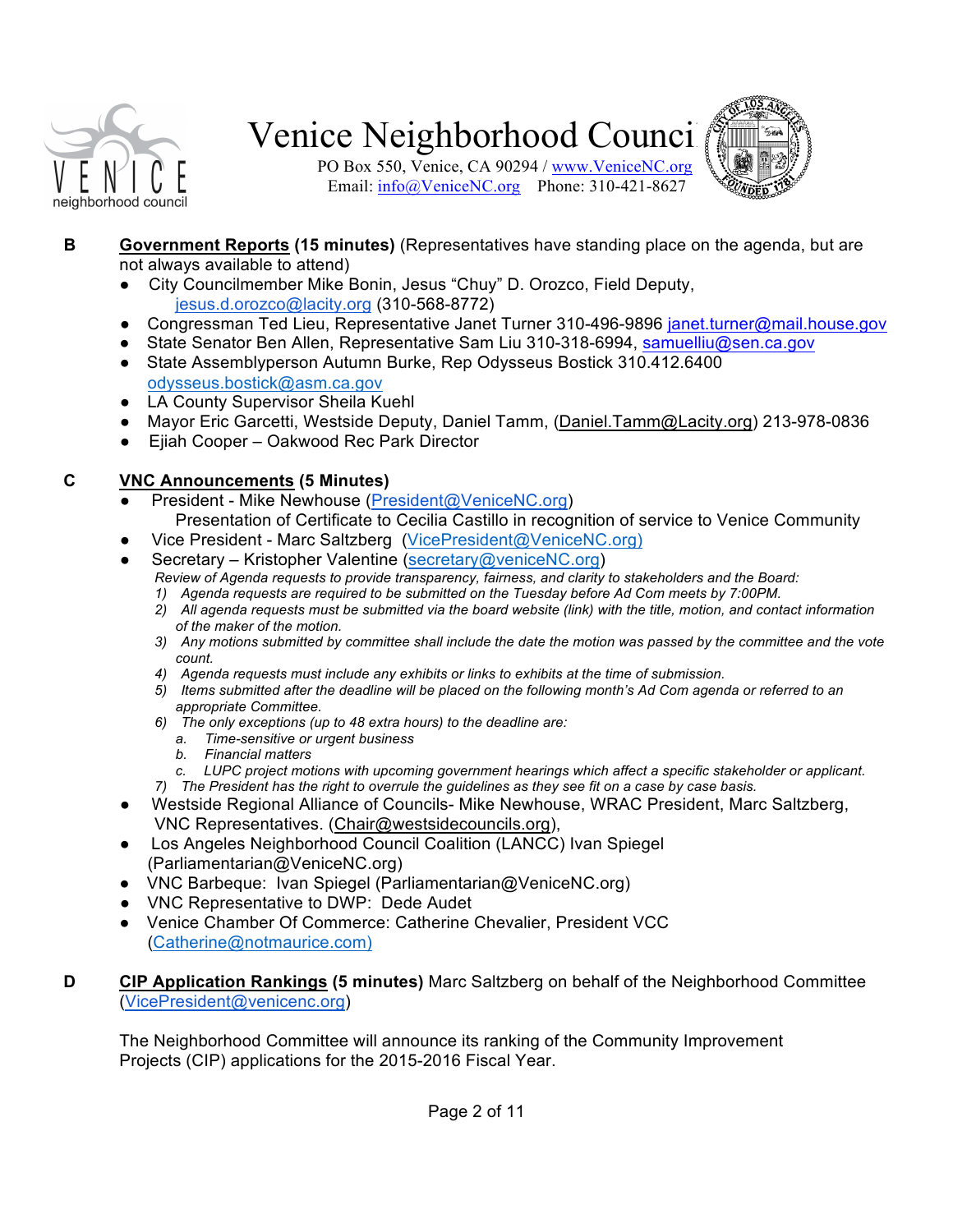

PO Box 550, Venice, CA 90294 / www.VeniceNC.org Email: info@VeniceNC.org Phone: 310-421-8627



#### **E Venice Bike Share (5 minutes)** Jessie Holzer (jessie.holzer@lacity.org)

Presentation of the bike share program coming to Venice as part of the City of Santa Monica's bike share program.

#### **F Library Services (5 minutes)** Alicia M. Rodriguez (arodrig@lapl.org)

Presentation by the Western Region Bilingual Outreach Librarian about the various programs and services the library has for the community.

#### **G Spotball Presentation (5 minutes)** Yo Pomiro (spotballusa@gmail.com)

Presentation about a 501.c.3 organized to promote health among homeless veterans.

#### **7.** General Consent Calendar (7:55PM -- 1 minute)

*[All agenda items on the Consent Calendar will pass when the Consent Calendar is approved. No* discussion or Public Comment is allowed on any item. Items may be removed by any board member *or#stakeholder.#Removed#items#will#go#to#the#end#of#the#agenda#and#be#treated#as#regular#agenda# items with discussion and public comment.]* 

#### **A Support of legislation on Short Term Rentals** (Ivan Spiegel on behalf of LAANC) (Parliamentarian@VeniceNC.org)

**MOTION:** The Venice Neighborhood Council shall send a Community Impact Statement supporting CF14-1635 S2 which proposes to eliminate or structure short-term rentals through public hearings and the Neighborhood Council system. This process would allow a properly drafted and enforceable citywide ordinance. The VNC also supports that all Hosts not only capture the Transient Occupancy Tax (TOT), but also the City's Department of Finance coordinate an effort to track BTRCs to the TOT. Letters to the LA City Council be sent in addition to the filing of a CIS.

#### **B Prioritize Funding for DONE Staffing Before Online Voting** (Ivan Spiegel on behalf of LAANC Parliamentarian@VeniceNC.org)

**MOTION:** Whereas the Department Of Neighborhood Empowerment (DONE) is losing employees monthly, and

Whereas Neighborhood Councils are under-trained and under-supported by DONE, and Whereas the Mayor did not fund online elections, and

Whereas the City Council did not fund elections or fully fund the additional DONE staff positions needed for the department to fulfill its Charter mandated work,

Therefore be it resolved that The Venice Neighborhood Council moves to strongly demand that the City Council immediately both fully fund the six staff positions allocated and fully fund the online voting for elections.

The Venice Neighborhood Council) further moves to demand that the DONE General Manager immediately fill all staff positions allocated with the savings held by the department, and find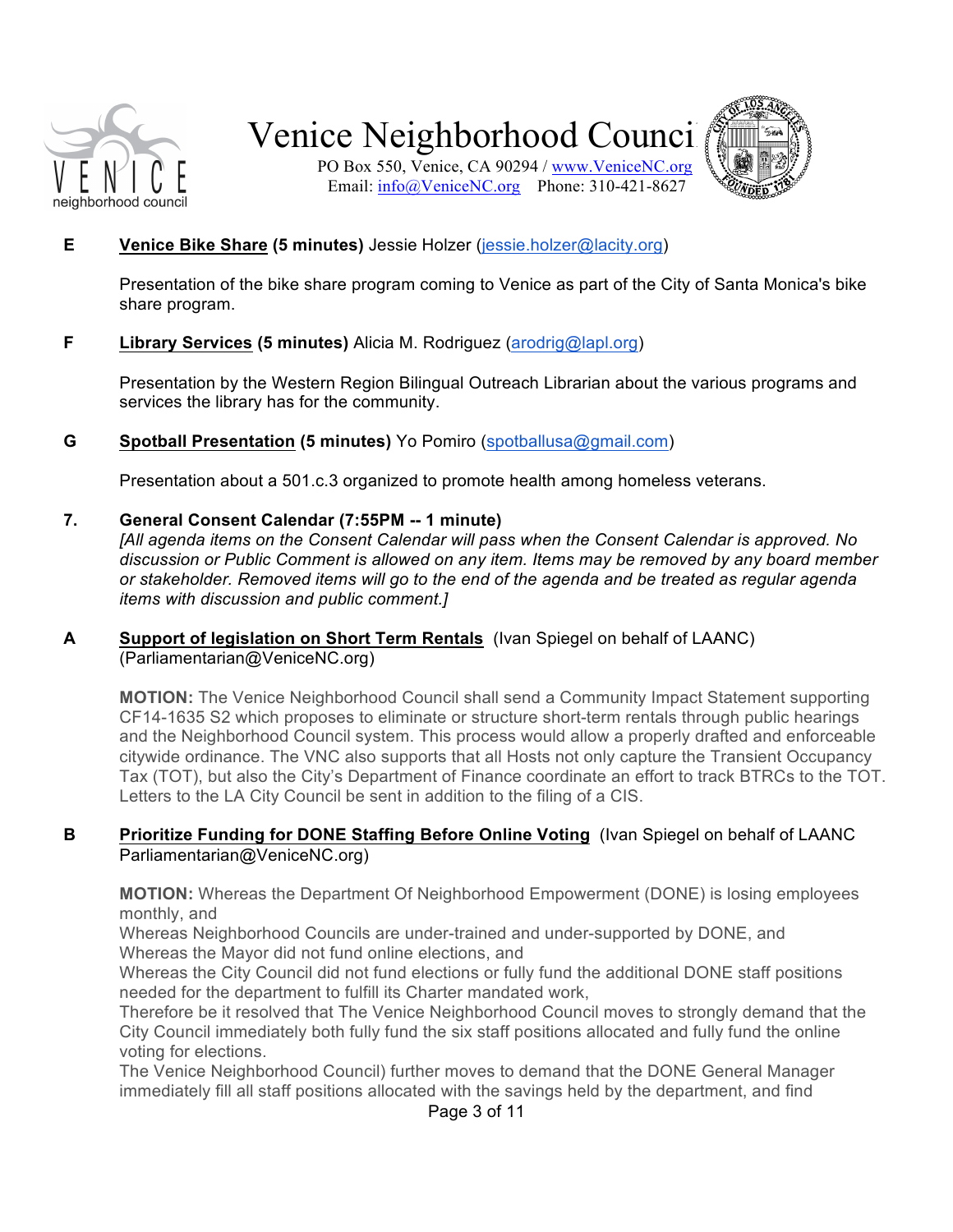

PO Box 550, Venice, CA 90294 / www.VeniceNC.org Email: info@VeniceNC.org Phone: 310-421-8627



additional sources of revenue to implement the online voting program for the FY 2015-2016. A letter shall be sent to the Mayor, City Councilmembers, the DONE GM, and a CIS shall be filed for CF 15-0600

### **C Pico Youth & Family Center Funding** Mike Bravo (mike.bravo@venicenc.org)

**MOTION:** Whereas Santa Monica's Pico Neighborhood is home to three gangs whose members have had a long standing feud with youth from Venice and other youth throughout the Westside and Whereas the violence that has emanated from these conflicts has permanently damaged youth and families and

Whereas funding programs like the PYFC (www.picoyouth.org) that have been proven to successfully curtail gang membership and gang violence are a benefit to the public safety of all Westside residents and!

Whereas for the past 13 years the PYFC has been effective in decreasing gang membership and also has increased the college-going rate of low income youth and

Whereas the City of Santa Monica City Council will vote on their annual budget on June 23rd, 2015, and

Whereas the Pico Neighborhood Association has asked for support of a resolution asking that the City continue to fund the PYFC which was born as a response to gang violence in 1998

Therefore be it resolved that the Venice Neighborhood Council supports effective gang prevention programs like the PYFC and respectfully calls on Councilman Mike Bonin to write a letter of support urging the City of Santa Monica (Mayor and City Council) to keep the Center open by funding 40% of the PYFC's budget (\$190,000) as being requested by the Pico Neighborhood Residents Association.

### **D Revisions to DBS Appeals Process (Marc Saltzberg on behalf of WRAC)** (vicepresident@vencienc.org)

**MOTION:** Whereas the current 2-step Dept. of Building and Safety appeals process is long, onerous and expensive for regular citizens. The first DBS administrative review takes 6 weeks and costs \$470. An appeal of that DBS determination requires public notification (\$20 for adjacent addresses from Assessor, \$165 for labels and sign postings) and a new case submittal (\$700). The total fee for a regular citizen to appeal DBS permits comes to \$1,400. (Planning appeals cost \$200, which is \$1,200 less) and

Whereas an appeal is not a new proposed development project; it is an appeal of an already filed development project and should be treated as such and

Whereas new and time consuming requirements such as CEQA filings are unnecessary as the appeal rests on the originally filed case.

Therefore be it resolved that the Venice Neighborhood Council recommends that the City of Los Angeles revise the appeals process for Building Permits. Appeals of Dept. of Building and Safety determinations should use the same simple process as appeals of Planning Dept. and Planning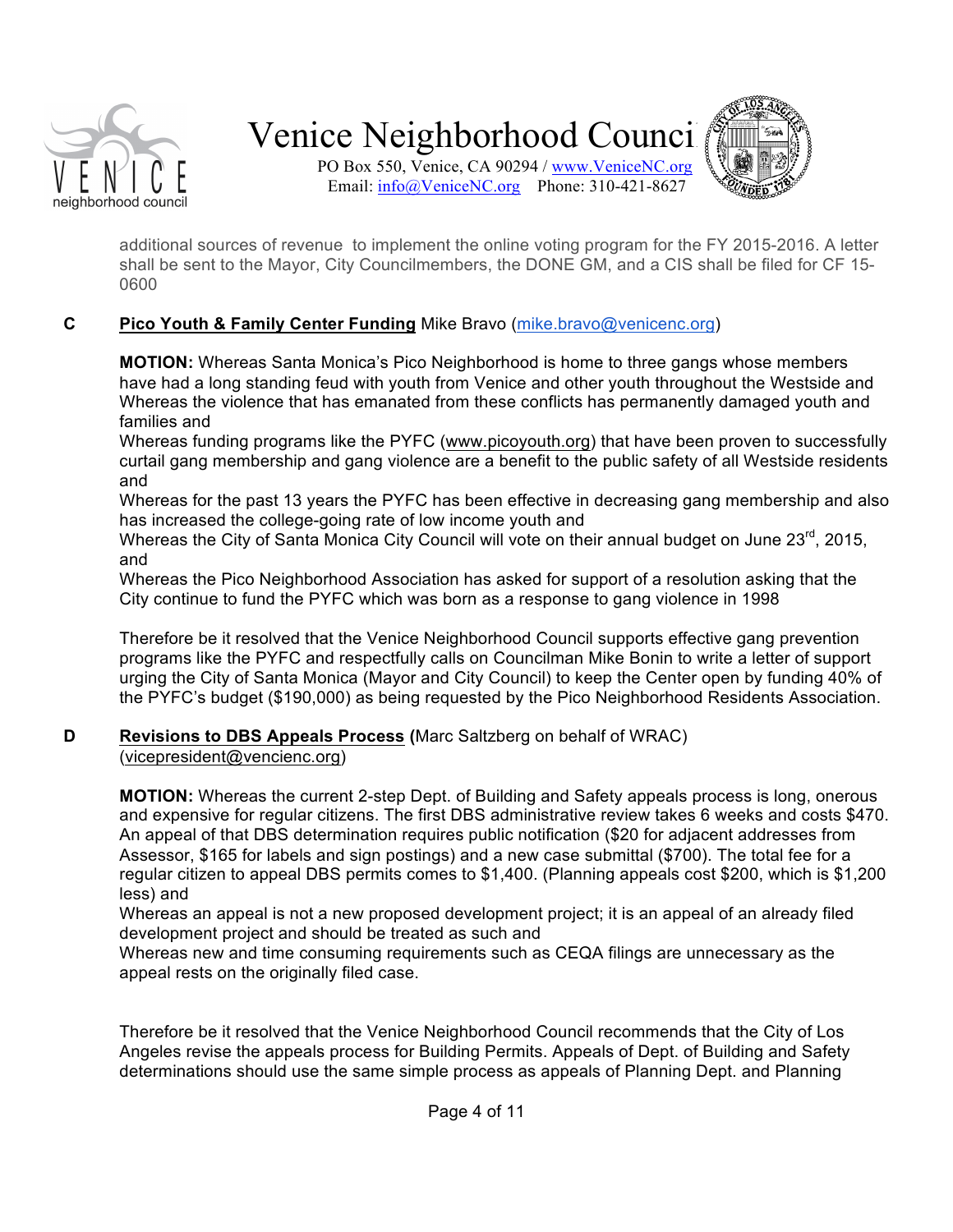

PO Box 550, Venice, CA 90294 / www.VeniceNC.org Email: info@VeniceNC.org Phone: 310-421-8627



Commission determinations and with similar fees. DBS "appeals" should not be treated as a new case with public notification and CEQA requirements.

8. Land Use and Planning Committee (LUPC) Consent Calendar (7:56 PM -- 1 minute) *[All agenda items on the Land Use and Planning Committee (LUPC) Consent Calendar will pass* when the LUPC Consent Calendar is approved. No discussion or Public Comment is allowed on any *item. Items may be removed by any Board member or Stakeholder. Removed items will go to the end* 

#### **A VNC&De&Minimis&Projects**

*items, with discussion and public comment.]* 

**MOTION:** The VNC Board recommends approval of the following project as a "De Minimis Project":

of agenda item 11. Land Use and Planning Committee and will be treated as regular LUPC agenda

520 Broadway, Oakwood Subarea, ZA-2014-3110-CDP & AA-2014-3109-PMLA-CN & ENV-2014-3113-MND, based on previously approved State CDP 5-14-0237, for purposes of conversion of duplex to condos upon approval of PMLA. Applicant: Robert Thibodeau LUPC Staff: Robin Rudisill RECOMMENDED BY LUPC on 6/2/15 by a vote of 7-0-0.

- **9. Announcements & Public Comment on items not on the Agenda (7:57PM -- 10 minutes)** *[No more than 1 minute per person – no Board member announcements permitted]*
- **10.** Old Business (8:10PM -- 25 minutes) *[Discussion#and#possible#action]*
- **A Support for Assembly passage of SB 277 (15 minutes)** (Marc Saltzberg, VicePresident@venicenc.org)

**MOTION:** The Venice Neighborhood Council urges the Los Angeles City Council to include in its 2015-16 State Legislative Program a position in favor of SB 277, removing the ability for parents to file a personal belief exemption from the requirement that children receive vaccines for specific communicable diseases prior to being admitted to any private or public elementary or secondary school, child care center, day nursery, nursery school, family day care home, or development center.

**B** 811-815 Ocean Front Walk Mello Act Follow Up (10 minutes) Robin Rudisill on behalf of LUPC, (Chair-lupc@VeniceNC.org)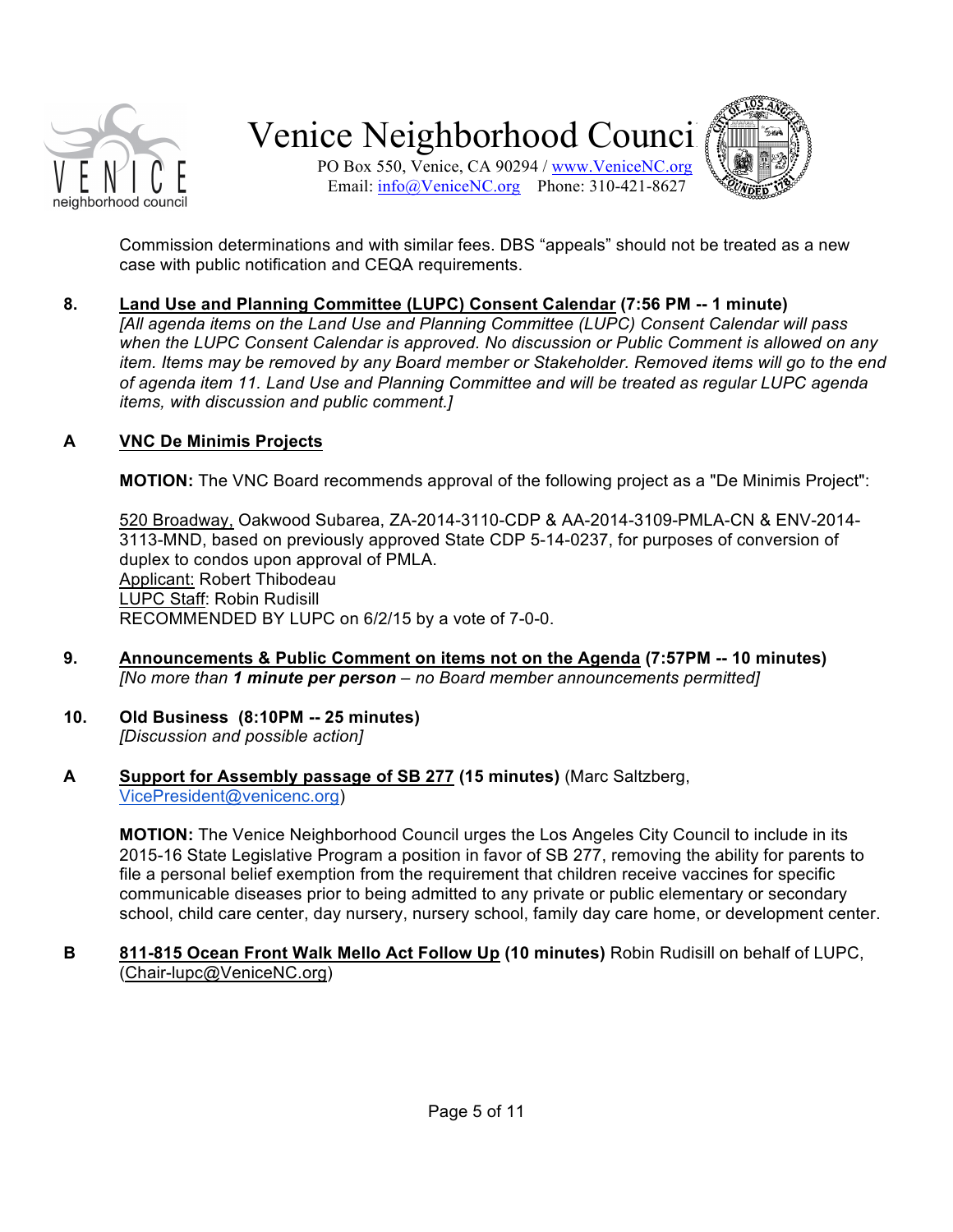

PO Box 550, Venice, CA 90294 / www.VeniceNC.org Email: info@VeniceNC.org Phone: 310-421-8627



- **11. LUPC (8:35PM 65 minutes)** Robin Rudisill on behalf of LUPC, (Chair-lupc@VeniceNC.org) *[Discussion#and#possible#action]*
- **A&&& Venice&Coastal&Zone&Interim&Control&&&Interim&Control&Internal&Control&Ordinance&(ICO) (20& minutes)** (Todd Darling & Robin Rudisill, Chair) **[\[EXHIBIT\]](http://www.venicenc.org/wp-content/uploads/2012/12/draft_Venice_Coastal_Zone_ICO_June_2_2015.pdf) [EXHIBIT]** *[http://www.venicenc.org/venice:coastal:zone:interim:control:ordinance/](http://www.venicenc.org/venice-coastal-zone-interim-control-ordinance/)* **MOTION:** The VNC Board recommends approval of the attached ICO draft for the period until the Local Coastal Program is approved, as requested by the VNC Board on March 17, 2015.

RECOMMENDED BY LUPC on 6/2/15 by a vote of 5-2-1

### **B 425 Rose Ave (30 minutes)** ("Fiesta Brava")

Oakwood Subarea, C4-1 zone, Land Use - Plan designation: Community Commercial ZA-2014-1877-CDP-CUB-SPP & ENV-2014-1878-MND

*[http://www.venicenc.org/425:rose:ave/](http://venicenc.org/425-rose-ave/)*

CITY HEARING TOOK PLACE ON APRIL 23, 2015, City Determination is being held open by ZA Lourdes Green for VNC advisement;

Project Description: CDP & SPP (VCZSP compliance permit) for change of use from existing 2,696 sq ft restaurant & market/deli to a 2,306 sq ft restaurant with a new 410 sq ft outdoor covered patio dining area, with increase in seating from 38 interior seats to 59 interior seats & 34 outdoor patio seats, on a 6,294 sq ft lot, with 18 on-site parking spaces, comprised of 11 spaces existing, 4 spaces grandfathered, & 4 spaces met by adding 16 bicycle stalls; and CUB for sale & dispensing of a full line of alcoholic beverages for on-site consumption in conjunction with a new restaurant providing a total of 93 seats, with hours of operation of 8 am to 12 am daily.

Applicant: Bruce Horowitz

LUPC Staff: Maury Ruano

**MOTION:** The VNC Board recommends denial of the project as presented, on grounds that

- there is an overconcentration of alcohol licenses in the census tract,
- that patio dining would be disruptive to the surrounding residents,
- that the proposed time of closing is too late on the weekdays,
- that there has been insufficient information provided to demonstrate that the operation would not interfere with the quiet enjoyment of the residences within 100 feet of the project,
- that there would be an unacceptable adverse impact to the surrounding neighborhood, which is already overburdened with not enough available parking for the surrounding uses, due to the use of "grandfathered parking" to meet the parking requirements for the project.

RECOMMENDED BY LUPC 6/2/15 by a vote of 5-1-1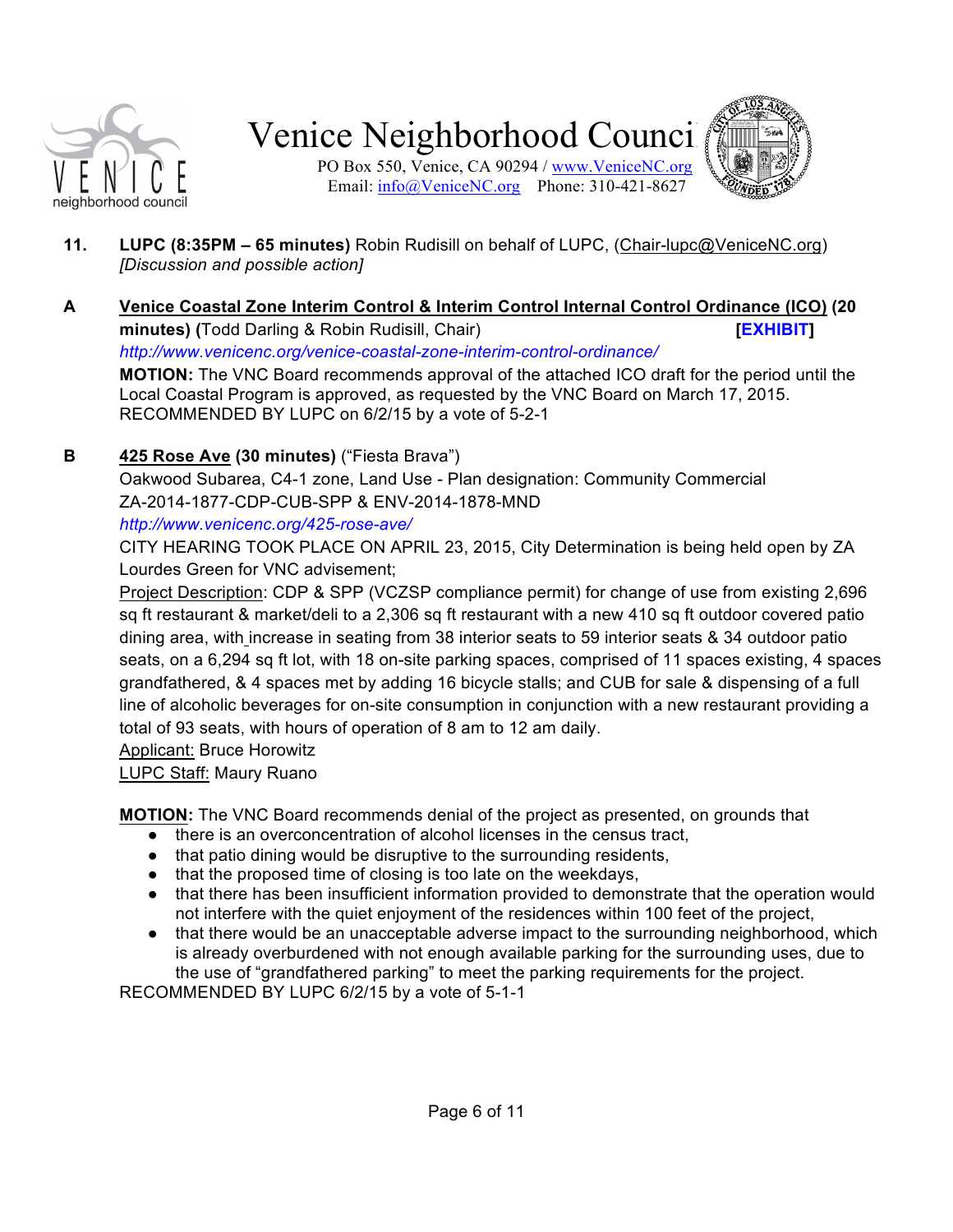





### **C 3018-3025 Washington Blvd (change of use from retail to restaurant with CUB), (15 minutes)**

Southeast Venice Subarea, C2-1 zone Land Use Plan Designation: General Commercial APCW-2014-3142-SPE-SPP-CUB-ZV-CDP & ENV-2014-3143-MND *[http://www.venicenc.org/3018:3025:washington:blvd/](http://venicenc.org/3018-3025-washington-blvd/)* CITY HEARING TOOK PLACE ON JUNE 1, 2015

Project Description: Converting an existing 762 sq ft 1-story retail space with 4 existing (and possibly non-required) parking spaces, into a 1,454 sq ft restaurant with a beer and wine conditional use (CUB). The proposed restaurant would remove all of the existing parking spaces and convert the area to patio dining, with a total Service Floor Area of 559 sq ft (375 sq t indoors and 184 sq ft outdoors). An addition of 458 sq ft is also proposed, as well as a request to allow the trash enclosure to be kept at the front of the property along the sidewalk on Washington Blvd, instead of at the back of the property as required. The proposed restaurant will provide no parking. The proposed hours of operation are 10 am to 10 pm, 7 days a week.

Applicant: Bruno Bondanelli, Ayhan Sahbal & Representative Sheryl Brady, Permit Place LUPC Staff: Robert Aronson

**MOTION:** The VNC Board recommends denial of the project as presented, because

- it is not a change of use as defined in Section 5.F of the VCZSP and therefore In Lieu Parking Fees are not allowed to be paid.
- the hours of operation extend too late for an alcohol use adjacent to residences,
- the project is extremely close to residences without sufficient mitigation measures,
- there is an overconcentration of alcohol licenses in the census tract.

RECOMMENDED BY LUPC 6/2/15 by a vote of 5-0-1

### **12.& New&Business&(9:40PM&– 37&minutes)**

*[Discussion#and#possible#action]*

### **A Request to have Brendon Glenn Video released (15 minutes)** Mike Bravo (mike.bravo@venicenc.org)

**MOTION:** Whereas, a video recording exists of the LAPD officer shooting Brendon Glenn; and Whereas Charlie Beck, Chief of the Los Angeles Police Department, has reviewed the video recording and has stated that he is not yet aware of the "extraordinary" circumstances to justify" the shooting and

Whereas, the video recording has not yet been released to the public and

Whereas, the family of Brendon Glenn and the community have a right to know all facts pertaining to his death

Therefore be it resolved that The Venice Neighborhood Council strongly urges the LAPD to publicly release the video recording of the shooting of Brendon Glenn.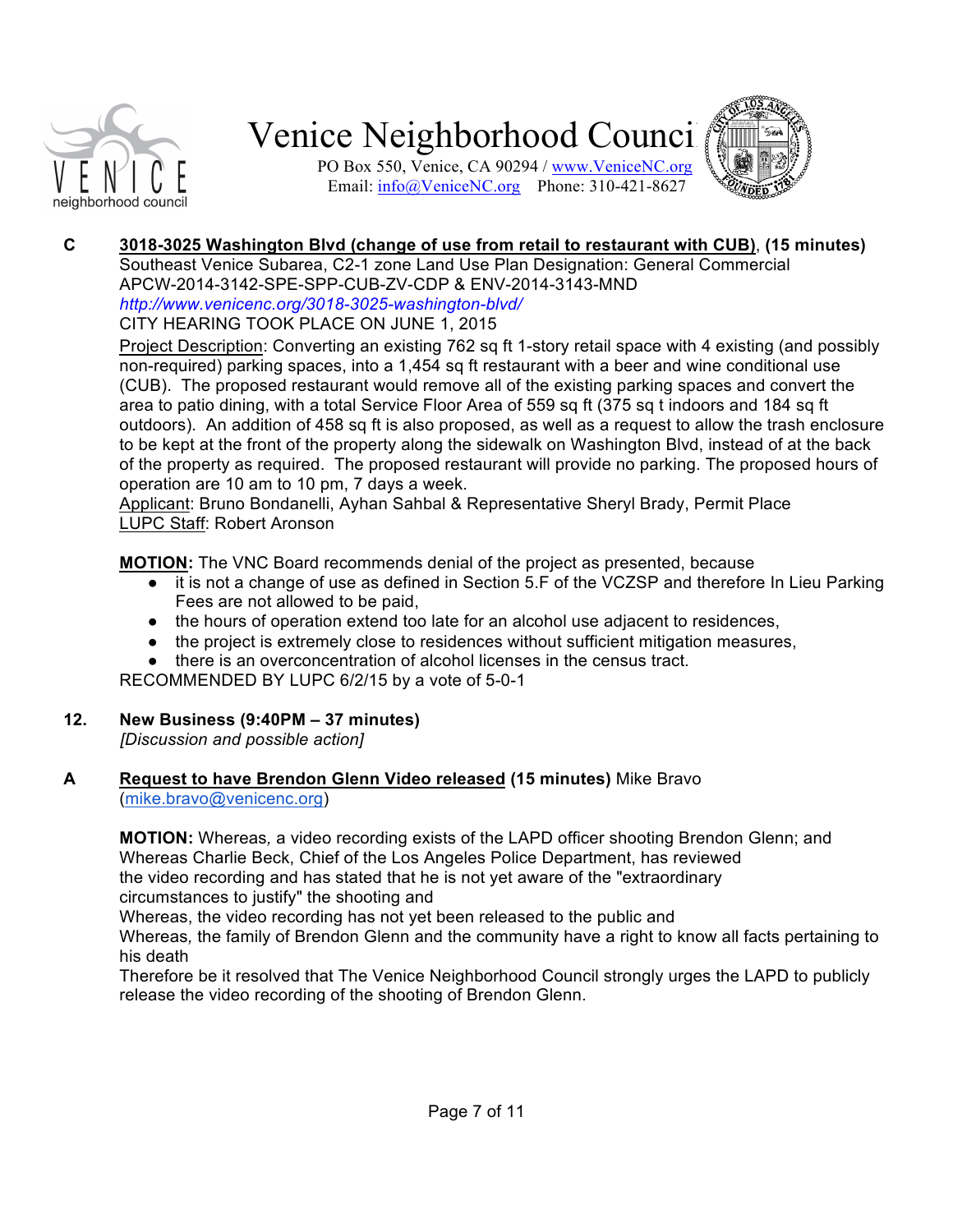

PO Box 550, Venice, CA 90294 / www.VeniceNC.org Email: info@VeniceNC.org Phone: 310-421-8627



### **B Approval of 2015-2016 VNC Strategic Plan (2 minutes)** Ira Koslow on behalf of REC, Budget & Election Committees (ira.koslow@venicenc.org) **[\[EXHIBIT\]](http://www.venicenc.org/wp-content/uploads/2012/12/STRATEGIC-PLAN.2015.2016.pdf) [EXHIBIT]**

**MOTION:** The Venice Neighborhood Council approves the following strategic plan for 2015/2016:

VENICE NEIGHBORHOOD COUNCIL STRATEGIC PLAN 2015-2016

THE BIG VISION:

Encourage and maintain the diverse community of Venice.

THE BIG GOALS:

- 1. Involve more Venice stakeholders in civic participation to improve the daily life in Venice.
- 2. Increase the community awareness of the Venice Neighborhood Council.
- 3. Improve relationships with government officials.
- 4. Promote active and engaged participation in the Venice Neighborhood Council election.
- 5. Cultivate public safety for all stakeholders.

THE BIG SOLUTIONS:

- 1. Broaden community participation in VNC committees and activities.
- 2. Increase outreach through electronic, written and personal contact with the Venice stakeholders.
- 3. Strengthen the effectiveness of the VNC and stakeholder interaction with government officials by developing a more pro-active relationship.
- 4. Increase participation of underrepresented communities by increased outreach in the VNC election process.
- 5. Involve more individuals and community groups in the neighborhood watch program.

THE BIG SCORE:

- 1. Participation by all Board members in VNC outreach through Farmer's Market and community events.
- 2. Development of expanded outreach materials by the Outreach Committee.
- 3. An increase in candidates and voters in the 2016 election.
- 4. Increased public use of the VNC website and social media.
- 5. Increased number of neighborhood watches in the Venice community.

RECOMMENDED at a joint meeting on May 26<sup>th</sup> by REC- 2-0-0, Elections 2-0-0 and Budget 3-0-0.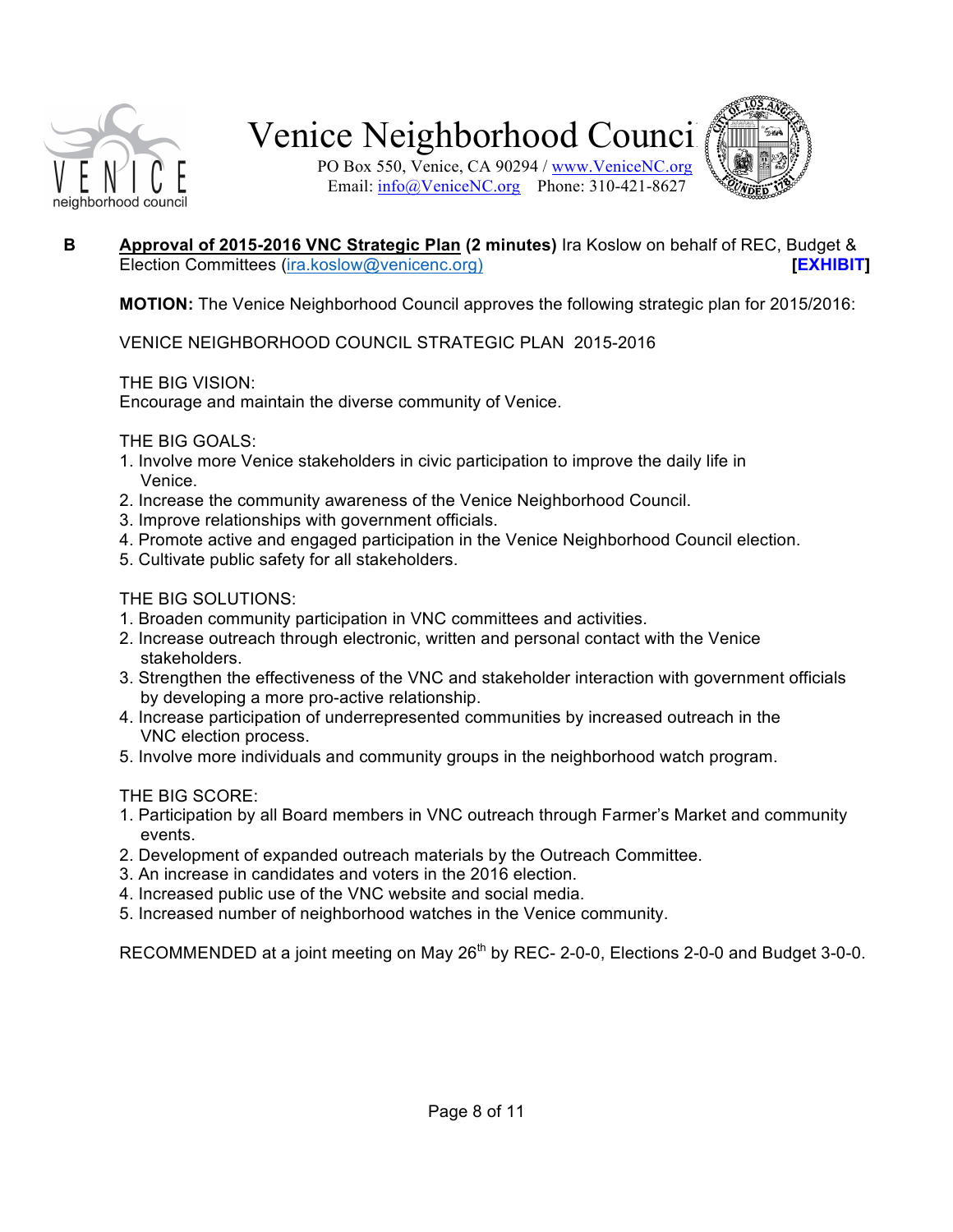

PO Box 550, Venice, CA 90294 / www.VeniceNC.org Email: info@VeniceNC.org Phone: 310-421-8627



### **C Reappoint Ad Hoc Committees (5 minutes) (Ivan Spiegel) (parliamentarian@venicenc.org)**

**MOTION:** The VNC Board shall reappoint the following Ad Hoc Committees until the seating of the next Board following the 2016 elections:

- Business **Communications** Discussion Forum **Environmental** Mass/Scale Character Parking/Transportation Public Safety Santa Monica Airport
- **D** Sidewalk Vendor Motion (5 minutes) (Yolanda Gonzalez firstmateyo@yahoo.com) [For Discussion Only] Presentation on east side council members wanting to bring back street vendors on the sidewalks of Los Angeles.
- **E** LAUSD Budget Cut of Early Childhood Education in Venice Schools (5 minutes) (Bud Jacobs)

**MOTION:** The VNC Board requests that the LAUSD Board not cut the funding of Early Childhood Education in Venice Schools.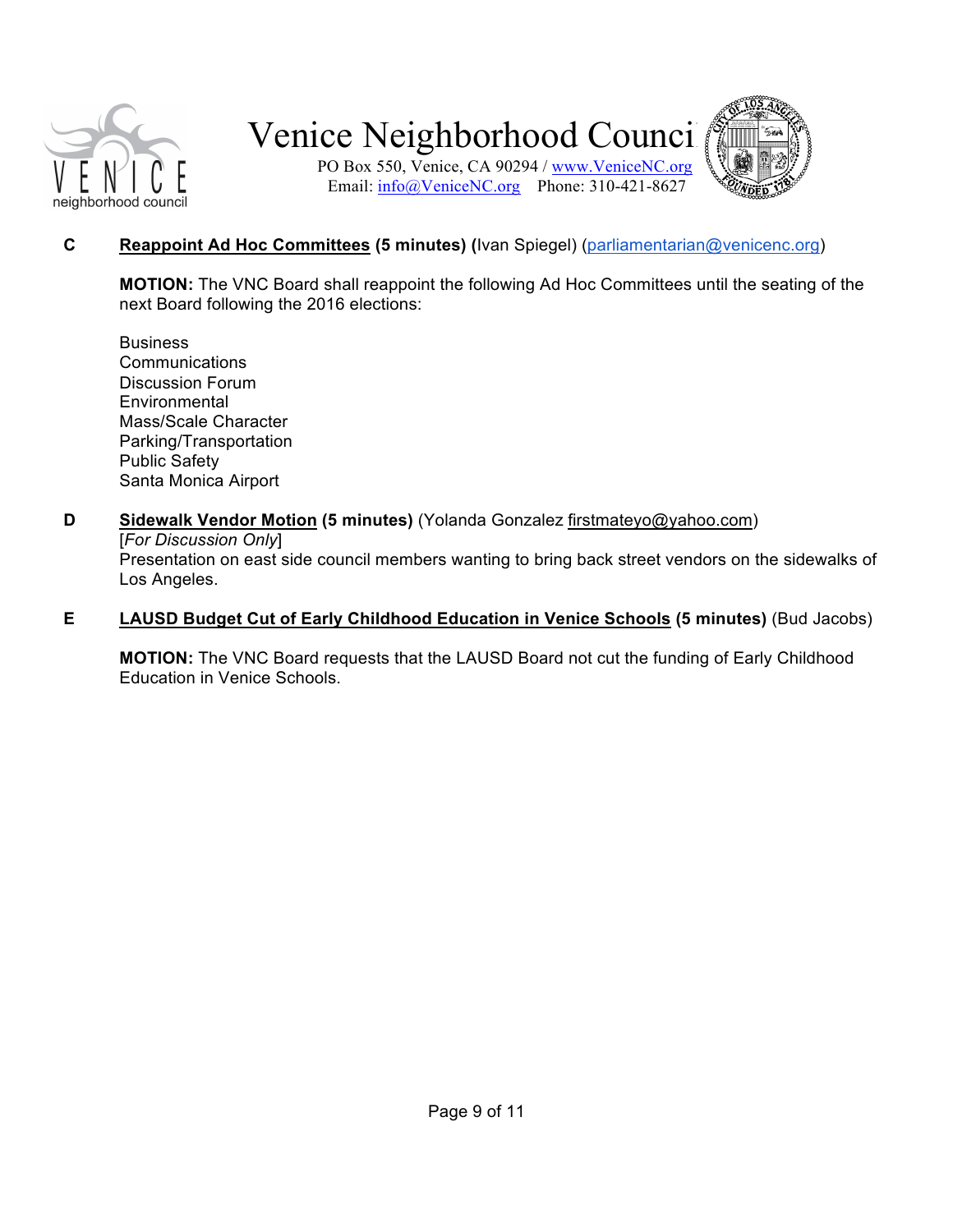

PO Box 550, Venice, CA 90294 / www.VeniceNC.org Email: info@VeniceNC.org Phone: 310-421-8627



### **F** Provide Spontaneous Art Opportunities To Young Children (5 minutes) Joe Murphy (joedmur@gmail.com)

**MOTION:** The VNC Board endorses in concept and encourages implementation of the below proposal contained in the *Discussion Forum Committee* VNC Vision Goals Idea Matrix:

| Idea / Concept $\psi$                                                                                                                                                                                                                                                                                                                                                                                                                                                                                                                                                                                                                                                                                                                                                              | Submitted by<br>Joe Murphy (310-305-1444,<br>joedmur@gmail.com)                                                                                                                                                                                                                                                                                                                                                                                                                                                                                                                                                                                                                                                                                                                                                 | <b>Suggested</b><br><b>Implementation Strategy</b>                                                                                                                                                                                                                                                                                                                                      | <b>Generated While</b><br><b>Reflecting on</b><br>$\sqrt{}$ Vision Goals                                                                   |
|------------------------------------------------------------------------------------------------------------------------------------------------------------------------------------------------------------------------------------------------------------------------------------------------------------------------------------------------------------------------------------------------------------------------------------------------------------------------------------------------------------------------------------------------------------------------------------------------------------------------------------------------------------------------------------------------------------------------------------------------------------------------------------|-----------------------------------------------------------------------------------------------------------------------------------------------------------------------------------------------------------------------------------------------------------------------------------------------------------------------------------------------------------------------------------------------------------------------------------------------------------------------------------------------------------------------------------------------------------------------------------------------------------------------------------------------------------------------------------------------------------------------------------------------------------------------------------------------------------------|-----------------------------------------------------------------------------------------------------------------------------------------------------------------------------------------------------------------------------------------------------------------------------------------------------------------------------------------------------------------------------------------|--------------------------------------------------------------------------------------------------------------------------------------------|
| <b>Provide Spontaneous Art Opportunities</b><br><b>To Young Children</b><br><b>JDM Introduction:</b><br>I recently met Christian Bevacqus (40+ish) &<br>Anutosh Ninad (60+ish) at Abbot's Habit<br>where Ninad made 'art supplies' (paper,<br>painting colors, pens, etc) available to<br>Christian's two daughters (Satya 2.5 & Uma<br>4.5) & then simply "allowed them to be free"<br>for 2 hours/week with minimal guidance or<br>overbearing encouragement.<br>The above instance of <b>Providing</b><br><b>Spontaneous Art Opportunities To Young</b><br>Children was clearly successful as evidenced<br>by the responsiveness of the children.<br>For further examples of intensely involved<br>young children creating art spontaneously,<br>see www.ninadcom.blogspot.com. | This is the concept for which I am seeking<br><b>VNC Board endorsement</b><br>This concept requires no more than the<br>unassuming presence of an experienced<br>teacher's 'art supplies' and his/her 'gentleness'<br>and an ability to simply 'allow kids to be free'.<br>Parents recognize the value of this sort of<br>experience for their children and they<br>understand the value of 'hanging back and<br>letting it happen spontaneously'.<br>This concept allows children to enjoy<br>spontaneous creative fun in a safe<br>environment.<br>By endorsing this concept, the VNC Board<br>would be encouraging all similarly inclined<br>individuals with similar ideas to make similar<br>contributions to the Venice Community at a<br>time when government funding of arts<br>education is declining. | Help interested<br>individuals find<br>spaces where:<br>• Young kids can<br>spend 2 hours/<br>week creating art<br>while making<br>'messes'.<br>• Parents can<br>mingle & gossip<br>& munch.<br>• Kids can post<br>their art so that<br>they can 'hear all<br>the<br>compliments'.<br>• Storage of art<br>supplies, &<br>cleaning of kids &<br>their messes, can<br>be<br>accommodated. | <b>Focus on Children</b><br>Participation<br>Walkability<br><b>Diversity</b><br>Creativity<br><b>Collaboration</b><br><b>Brainstorming</b> |

### **13. Treasurers Report (10:17PM - 3 minutes) Hugh Harrison on behalf of Budget & Finance** Committee, (Treasurer@VeniceNC.org) [Discussion and possible action[\]](http://www.venicenc.org/wp-content/uploads/2012/12/MER.May-2015.pdf) **[[EXHIBIT](http://www.venicenc.org/wp-content/uploads/2012/12/Expenditures-to-date.May2015.pdf)]**

**A MOTION:** The Venice Neighborhood Council approves the attached Monthly Expenditure Reports for May 2015. RECOMMENDED BY BUDGET COMMITTEE ON 6/2/15 4-0-0